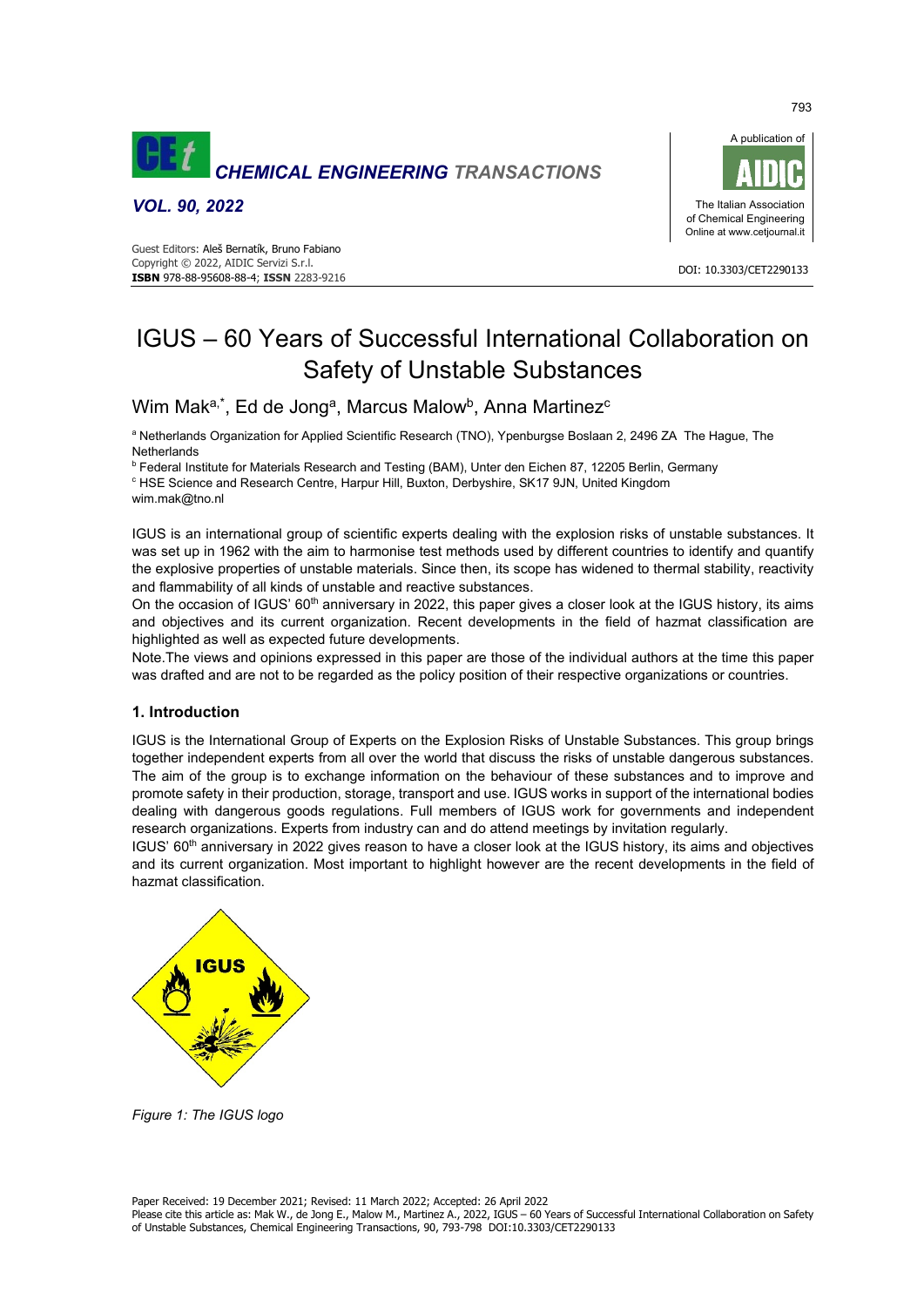# **2. History**

In 1959, the European Productivity Agency of Co-operation initiated an international co-operative study on the explosive properties and behaviour of unstable substances. In 1961, the Organisation for Economic Cooperation and Development (OECD) approved the creation of an expert working group which first met in Paris on 8 and 9 May 1962. This group was then named the 'International Group of Experts on the Explosion Risks of Unstable Substances' (IGUS). Now, 60 years later, this group is still very actively operating.

The history and work of IGUS have been extensively discussed by Owen and Von Zahn (1974) and by Thomson and Von Zahn-Ullmann (1988). De Jong et al (2012) did this on the occurrence of IGUS' 50<sup>th</sup> anniversary.

Within IGUS, considerable discussions have occurred on topics like rationalisation of test methods since its first meeting in 1962. The first major collaborative exercise occurred in 1965 when seven member countries (Belgium, Canada, Germany, France, the Netherlands, the United Kingdom and the USA) tested 32 reference energetic materials by their national test methods and compared the results. This was the first major initiative in establishing the basis for internationally harmonised testing of energetic materials. Since then, harmonisation has moved forwards substantially with classification schemes being developed by the United Nations and various modal regulations now being aligned in respect to transport. The Globally Harmonized System of Classification and Labelling of Chemicals or GHS (United Nations, 2017) is a good example of the strong demand for harmonisation of classification and labelling.

Since 2005, IGUS no longer operates under the umbrella of OECD. Being an informal group, it proved to be rather difficult for IGUS to meet the criteria that OECD set for its formal working groups. However, IGUS continues to operate according to the same principles as it did before.

# **3. Aims and objectives**

The main aim of IGUS is to support the development of adequate regulations and test methods in the field of hazardous substances, especially when aspects like explosive properties, thermal (in)stability, flammability and reactivity are involved. IGUS does so by stimulating the exchange of information and supporting international developments. The group itself is in the first place a group of experts that work together on the basis of their personal expertise, free of any political or economic interest. As such, the group does not directly participate in the work of the United Nations Committee of Experts on the Transport of Dangerous Goods (TDG) and the Globally Harmonized System (GHS) but during its 60 years of existence it has contributed to many improvements of test methods and criteria that are included in the Manual of Tests and Criteria (United Nations, 2017).

Over the years, IGUS has continued to offer scientists who are advisers to their governments, and others, a forum to exchange data and information. This exchange takes place primarily in support of the development of classification regimes to protect society from hazards of unstable substances and to remove barriers to international trade.

The aim of IGUS is defined as follows:

Exchange of information and thoughts on:

- prediction of explosive properties of industrial chemicals,
- phenomenology of explosions,
- testing with regard to fire and explosion hazards, and
- analysis of accident case histories,

in order to improve safe manufacture, handling, transport and storage of various kinds of dangerous materials. Schemes and criteria for the classification of dangerous substances come about through the negotiations of policy makers at meetings of international bodies responsible for agreements. These policy makers and international bodies are supported by technical experts. Whilst these experts support their colleagues' national positions, it is also extremely important that these experts have the means to exchange and discuss freely technical concerns in detail so that progress can be made at such meetings.

There are relatively few organisations where technical experts can share views and opinions at a formative stage and exchange information that benefits their institutes programmes, but IGUS is one such body. The relationships and respect among the members built up over the years enables valuable interchange to continue. Increasingly, the attendance of policy representatives and inspectors at IGUS meetings as well as joint open meetings with industry and universities speak for itself in respect to benefits perceived.

The working group meetings of IGUS are well-known for their open and friendly atmosphere and vivid discussions.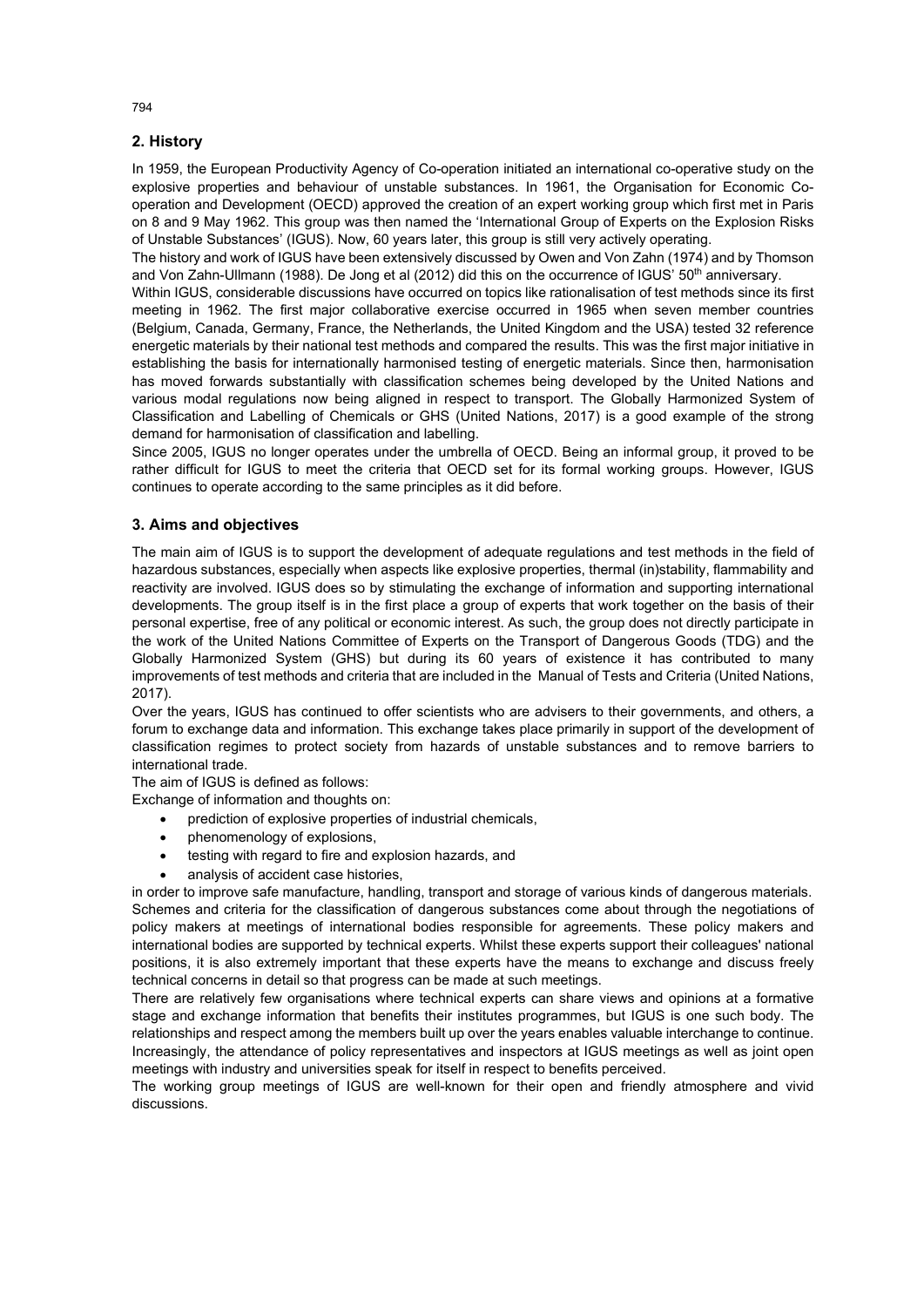### **4. Organization**

Currently, two working groups operate under the umbrella of IGUS:

Energetic and Oxidising Substances (EOS). This group deals with test methods, classification and safety aspects related to organic peroxides, self-reactive substances and other energetic substances, fertilisers, ammonium nitrate and oxidisers.

Explosives, Propellants and Pyrotechnics (EPP). This group deals with explosive properties, general test methods and thermodynamic ratings, phenomenology of explosions, safety and regulatory aspects related to explosives, pyrotechnics and propellants. This groups usually meets in conjunction with the annual meeting of the Chief Inspectors of Explosives (CIE).

Members of IGUS are experts from the OECD countries insofar as they are members of government laboratories and organisations or scientists who are involved in research and are governmental advisers on a permanent basis. Scientists from non-OECD countries may apply for membership as independents if similarly engaged. The working group meetings are also open for experts from industry, after being invited by the chairman, in some occasions closed sessions without industry participation are held.

Members participate at IGUS meetings as technical experts in their own right. They cannot commit their country's policy department in any way.

At the IGUS plenary meeting held every four years, national delegates elect the IGUS officers for the following four years. At the end of their term, they can be re-elected. The officers are nominated by their respective working groups and their appointment is confirmed by the plenary meeting. Together, the officers form the IGUS Steering Committee. IGUS officers for the 2020-2024 term are:

| EOS chairman                                           | Wim Mak             | TNO.       | The Netherlands |
|--------------------------------------------------------|---------------------|------------|-----------------|
| EOS co-chairman                                        | <b>Marcus Malow</b> | BAM        | Germany         |
| EPP chairman                                           | Ed de Jong          | TNO.       | The Netherlands |
| EPP co-chairman                                        | <b>Shulin Nie</b>   | <b>MSB</b> | Sweden          |
| <b>IGUS</b> secretary                                  | Anna Martinez       | HSE        | United Kingdom  |
| The ICLIS website can be found at www.jaus-experts org |                     |            |                 |

The IGUS website can be found at www.igus-experts.org.

#### **5. Results and developments**

Several members of IGUS act as scientific advisors to their national delegations at the UN Committee on TDG and GHS in Geneva (see unece.org/committee-experts-tdg-and-ghs). They have been able to use the outcome of discussions within IGUS as input for their national delegations. Several topics that were discussed and decided on in the UN meetings have been thoroughly discussed within IGUS and in a number of cases ad-hoc working groups under IGUS have worked on the preparation of proposals and informal documents that were submitted to the UN Committee. IGUS itself has no formal status at the UN Committee and cannot submit documents directly but proposals based on work done within IGUS have been taken to UN by different national delegations. The UN Committee has recognized the relevance of the work of IGUS.

#### **5.1 Widening the scope of the UN Manual of Tests and Criteria**

Since the introduction of the GHS as well as for instance the European CLP Regulation (European Union, 2008), the test methods that are included in the UN Manual of Tests and Criteria have gained importance. TDG and GHS classification now both rely on the same set of test methods, i.e. those included in the UN Manual. Therefore, the UN Manual was amended to accommodate not only TDG purposes but also GHS. For a part, this was a straightforward exercise as for instance all references to "packing group" (i.e. TDG only) were replaced by "packing group/category" (i.e. TDG and GHS). A more extensive exercise was to add references to the purple GHS book in those places where reference to the UN Model Regulations was made. Editorial amendments were necessary in numerous other places. Individual members of IGUS have participated in this work.

#### **5.2 Classification of ammonium nitrate based fertilizers**

Since the previous revision of the classification procedure for ammonium nitrate based fertilizers (ANBF) more than 20 years ago, this procedure was covered by two UN numbers, namely 2067 and 2071, and by the Special Provisions 186, 193, 306 and 307. It was noted however that the existing set of criteria quite often gave rise to misunderstanding and misinterpretation, leading to incorrect classification of ANBF. Even cases of deliberate misinterpretation and non-classification have been identified.

An ad-hoc working group of IGUS-EOS was tasked to improve the existing classification criteria and to harmonize the descriptions under the existing special provisions. No new criteria were to be added. The work took a couple of years and was done in cooperation with experts from industry.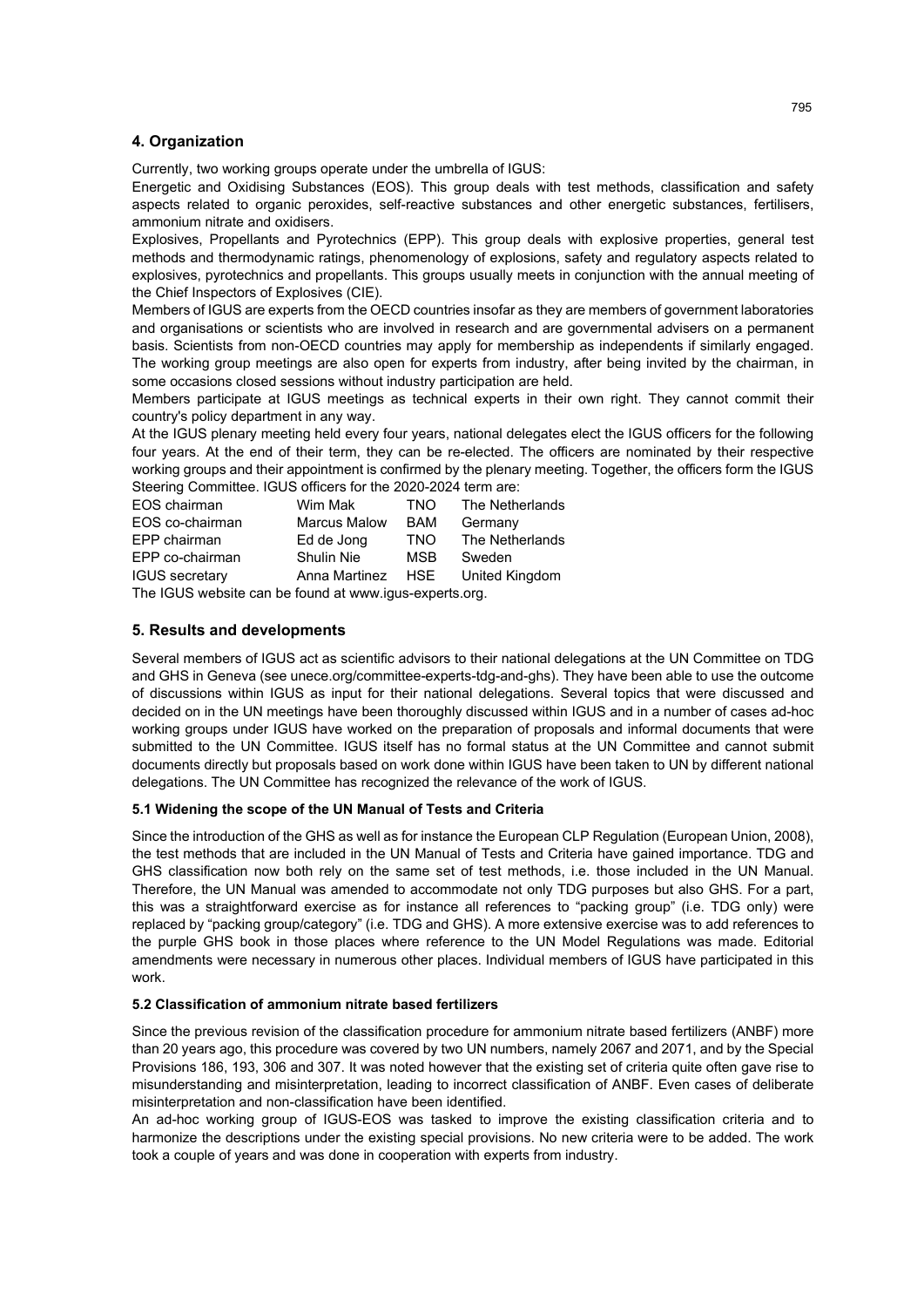The work resulted in the introduction of a dedicated flowchart and accompanying text as Section 39 of the UN Manual of Tests and Criteria. This is considered as a major step forward in promoting the safe transport of ANBF.

There are some issues that still need to be dealt with, see Section 6.5.

#### **5.3 Review of GHS Chapter 2.1 on explosives**

When the GHS was set up, the matters concerning to physical hazards were referred to TDG due to their experience when dealing those properties. Basically, the classification system for transport was transposed to GHS. However, since the transport classification is largely dependent on the packaging and GHS covers all sectors, such as storage and use, measures were required to address the hazards when explosives are no longer kept in their packaging. Furthermore, GHS applied the term 'unstable explosives' for substances and articles that failed test series 3 or 4, which was a misleading and incorrect term. Under the leadership of Sweden and with many IGUS members participating, a new system for the GHS application was set up for explosives that did not have a hazard division assigned. This term is used to make clear that the product is outside the transport packaging. The longstanding GHS practice of assigning to 'categories' is now also used for explosives. There are four categories: 1, 2A, 2B and 2C with corresponding criteria.

#### **5.4 New method for the classification of solid oxidizers**

Since long, UN test O.1 has been the method for the determination of oxidizing properties of solids. In this method, a potentially oxidizing solid is mixed with cellulose and, upon ignition, the burning time is determined as a measure for the oxidizing capability. This method has two major drawbacks: it is based on visual observation of the burning time, which is operator-dependent, and the reference substance potassium bromate is suspected carcinogenic. Years ago, within IGUS-EOS the discussion on a replacement was started and an ad-hoc working group was initiated.

After years of discussions and Round Robin studies, a new method has been introduced as UN test O.3. This method applies gravimetric determination of the burning time and it uses the non-hazardous calcium peroxide as reference.

For the time being both methods can be used for classification although it may be expected that the O.1 method is gradually phased out in future. At this moment, the O.3 method is still subject to further finetuning at UN level and in an ad-hoc EOS working group.

#### **5.5 Revision of UN Test Series H**

For a couple of years, an IGUS-EOS ad-hoc working group has discussed a necessary update of UN test series H. These test series comprise the methods for the determination of the self-accelerating polymerisation temperature (SAPT) and the self-accelerating decomposition temperature (SADT). It was noted that the test descriptions were not very up-to-date, that some equipment was prescribed very precisely while other equipment operating according to the same principles could be used as well and that the general introduction could easily lead to misunderstanding and misinterpretation.

In fact, test series H might well be the most challenging part of the UN Manual as its application requires a considerable level background knowledge as well as very specialized equipment. It was therefore attempted to improve the readability of the text and refine e.g. the important heat loss criteria.

- Apart from updating the test descriptions and deleting over-specification, the following aspects were dealt with: • For the Adiabatic Storage Test (test H.2, AST): to make the test description and the description of the equipment to be used more general and the introduction of a pressure adiabatic storage test.
- For the Isothermal Storage Test (test H.3, IST): to make the test description and the description of the equipment to be used more general.
- The introduction of standard heat-loss values for packagings and intermediate bulk containers (IBCs).

The proposal made by the ad-hoc working group were adopted by the UN Committee of Experts and introduced into the 7th edition of the UN Manual.

# **6. Future**

As new technologies and new products emerge constantly, there will be a continuing need for technical discussions and exchange of knowledge to support international developments as well as sharing the knowledge about chemical hazards. Moreover, the chemicals business has become a truly global business with many countries involved. Therefore, reasonable international harmonization of test methods and criteria remains a very important issue as this may help removing barriers for trade.

The basis and principles of the current classification schemes were established in the 1960's. Since then, a lot has changed. New products have appeared on the market. Very often these products are not straightforward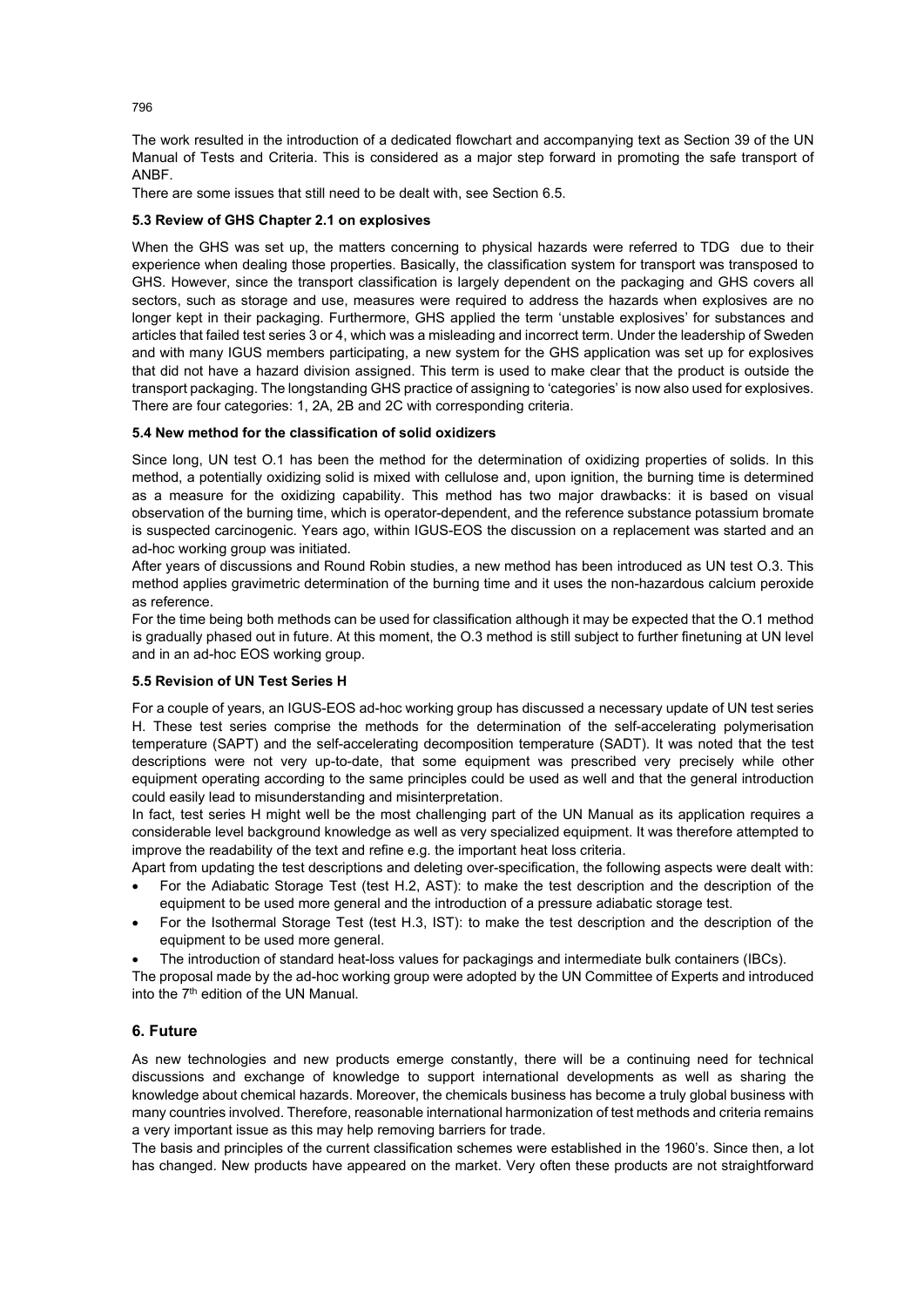compounds anymore but rather complex compositions. Existing products found new applications. During the past two decades or so, many chemical products were introduced on the market that do not fit well into the current classification scheme. Thus, further rationalisation of these schemes is really necessary. Also, incidents that occurred during transport or storage have taught us many lessons that need to be applied into the existing regulations and criteria. Last but not least, test methods and criteria that were state-ot-the-art when they were developed and introduced need further finetuning.

As far as we can see now, there are a couple of relevant issues that need to be resolved within the current decade.

# **6.1 Classification of polymerizing substances**

Since a couple of years polymerizing substances have been recognized as a separate category of hazardous substance (UN numbers 3531 to 3534). This was initiated - due to different incidents happening e.g. with M/V Flaminia. The criteria for classification have been included in Special Provision 386. The main criterion for classification of such substances is the determination of the self-accelerating polymerisation temperature (SAPT) which is defined in analogy with the self-accelerating decomposition temperature (SADT) of organic peroxides and self-reactive substances.

The current classification criteria for polymerizing substances have some drawbacks that still need to be addressed:

- The new criteria do not apply to polymerizing substances that already have been classified in another hazard class (e.g. transport class 6 or 8). Thus, requirements for temperature control (if necessary because of thermal instability) that exist for 'new' substances do not exist for 'old' substances.
- The concept of SAPT was copied from the concept of SADT. While the SADT does not need to take into account aspects like loading temperature and stabilizer depletion these are aspects that are overlooked for in the application of the SAPT.
- The criteria in Special Provision 386 leave room for different interpretations.

#### **6.2 Screening methods**

Appendix 6 of the UN Manual of Tests and Criteria comprise a number of screening criteria for energetic substances. These criteria are very relevant as they can help to avoid unnecessary testing. These criteria were sometimes chosen on basis of intuition and best available knowledge at that moment. Since their introduction some 25 years ago, no further finetuning has been done. It can however be argued that some criteria may be overly conservative, e.g. the 500 J/g decomposition energy threshold for potentially explosive substances. Thermal analysis (TA) methods like Differential Scanning Calorimetry (DSC) are only briefly mentioned while significant knowledge has been gained since then about the proper application of TA methods and the use and application of TA results in calculation and modelling. This is a topic that is currently taken up in one of the existing ad-hoc working groups under IGUS.

#### **6.3 Classification of energetic substances**

Roughly, energetic substances (apart from organic peroxides) are either classified as explosive (transport class 1) or as self-reactive (transport division 4.1). Apart from the latter, there are a few substances that were identified as 'substance related to self-reactive substances' in the past but this designation has unfortunately been deleted many years ago. While these two possibilities probably were sufficient 60 years ago, we see more and more new substances that do not fit well or were the current criteria could lead to peculiar classifications. For instance, a rapidly deflagrating substance that is thermally stable needs to be classified for transport in class 1. If the same substance would have been thermally unstable (SADT below 75°C), it could have been classified for transport into division 4.1 that is usually more easy to transport than class 1. Also, substances that are provisionally accepted in class 1 but escape via test series 6 sometimes end up in division 4.1 as flammable solid while this not properly reflects their hazardous properties.

Many years ago an attempt was made to introduce dedicated UN numbers, like e.g. 'energetic substance n.o.s.' or even a separate division 4.4. This never came through but given the number of substances with functional groups (and thus potentially energetic) appearing on the market that may have some explosive properties but do not need to be classified as an explosive substance, further developments in this direction are urgently needed.

#### **6.4 Transport of energetic samples**

Energetic materials that because of screening test results are considered to have potentially explosive properties, need to be tested according the UN Manual of Tests and Criteria, test series 1 and 2. These test series require a few kilograms of sample. The issue is that during the development stage of new substances